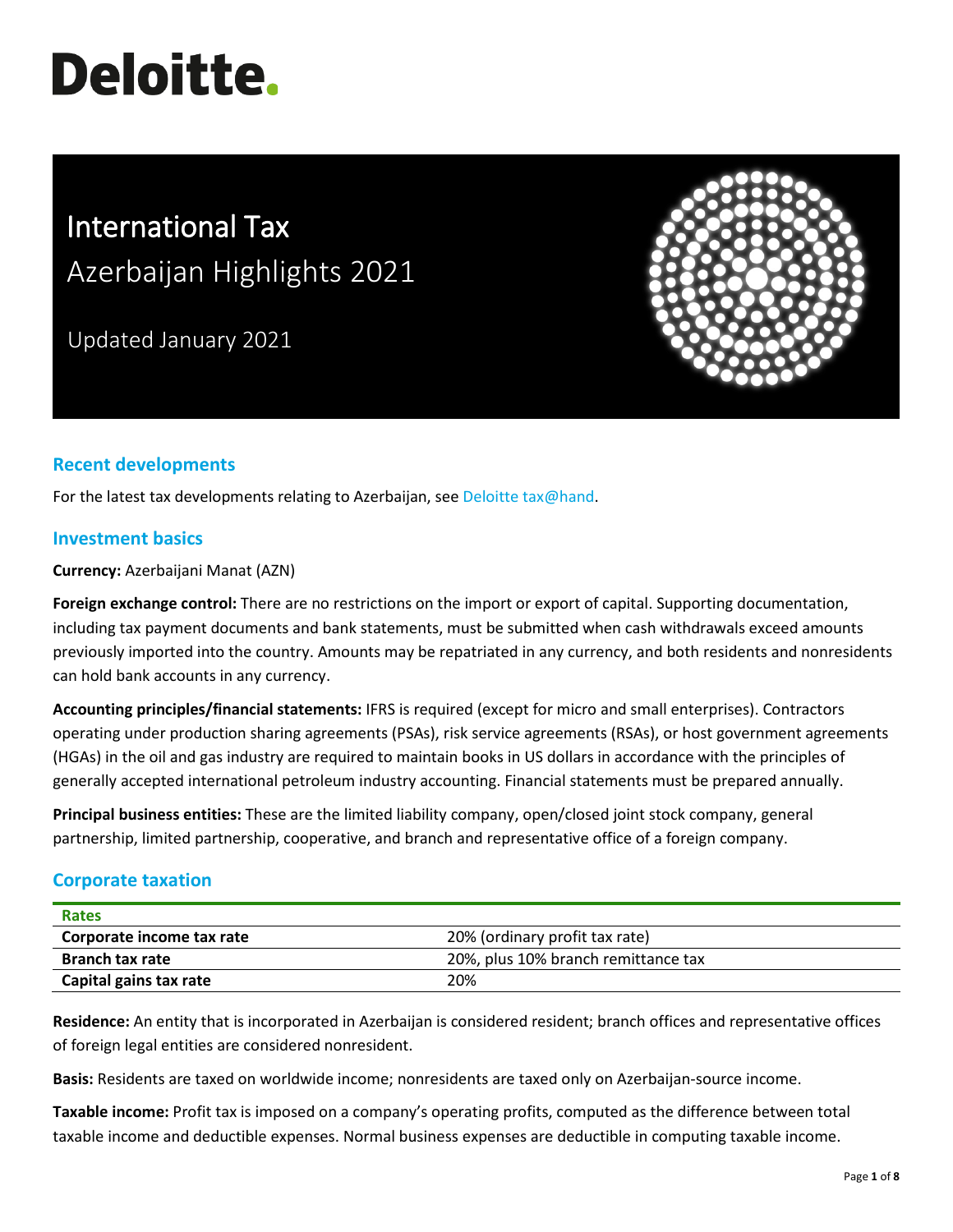Companies operating in the oil and gas sector are governed mainly by PSAs, RSAs, or HGAs, but projects not covered by such agreements are taxed in accordance with the rules in the tax code.

**Rate:** Azerbaijan legal entities are subject to a 20% profit tax on their worldwide income. Nonresidents are taxed on Azerbaijan-source income at the same rate. PSA and RSA contractors that carry out business in Azerbaijan in connection with petroleum operations pay profit tax at pre-negotiated rates of 20% to 32%. In lieu of profit tax, foreign subcontractors operating under PSAs and RSAs pay withholding tax at rates ranging from 5% to 10% of the gross payments received as consideration for work or services performed in Azerbaijan. The tax is deducted by the payer and is a final tax for the foreign subcontractor. In accordance with new PSAs and RSAs, foreign subcontractors who have a registered presence in Azerbaijan must pay profit tax in accordance with the provisions of the tax code. Tax is imposed on the taxable annual profit of each main exporting pipeline (MEP) participant relating to MEP project activities at a flat rate of 27%.

**Surtax:** There is no surtax.

**Alternative minimum tax:** There is no alternative minimum tax.

**Taxation of dividends:** Dividends received from Azerbaijan companies and permanent establishments of foreign companies in Azerbaijan are exempt from profit tax; they are subject only to a 10% withholding tax.

**Capital gains:** Capital gains are treated as normal income and taxed at the ordinary profit tax rate.

**Losses:** Losses may be carried forward for five years. The carryback of losses is not permitted.

**Foreign tax relief:** Corporate income taxes paid outside Azerbaijan may be credited against Azerbaijan tax due. Excess foreign tax credits may not be offset against a resident taxpayer's Azerbaijan tax liabilities on any domestic-source income, nor may they be carried forward or back.

**Participation exemption:** There is no participation exemption.

**Holding company regime:** There is no holding company regime.

**Incentives:** The tax code provides for a 50% exemption from profit tax for legal entities holding an investment promotion certificate. The exemption is valid for seven years from the date of obtaining the certificate. Certain other incentives also may be available for legal entities and individuals holding an investment promotion certificate. As from 1 January 2019, profit tax exemptions also are available for: i) 50% of the income from the disposal of shares and participations held for at least three years; ii) profits of micro or small enterprise start-ups for three years after the start-up certificate is obtained; and iii) 75% of the profits of micro enterprises.

# **Compliance for corporations**

**Tax year:** The tax year is the calendar year.

**Consolidated returns:** A legal entity may file a consolidated return that includes the taxable income and deductible expenses of its branch offices.

**Filing and payment:** The profit tax return is due by 31 March (inclusive) following the end of the tax year. Other tax returns are filed on a periodic basis (monthly, quarterly, and annually).

Legal entities and entrepreneurs that are registered for VAT purposes and simplified taxpayers paying employment income to individuals must submit quarterly tax declarations to the tax authorities.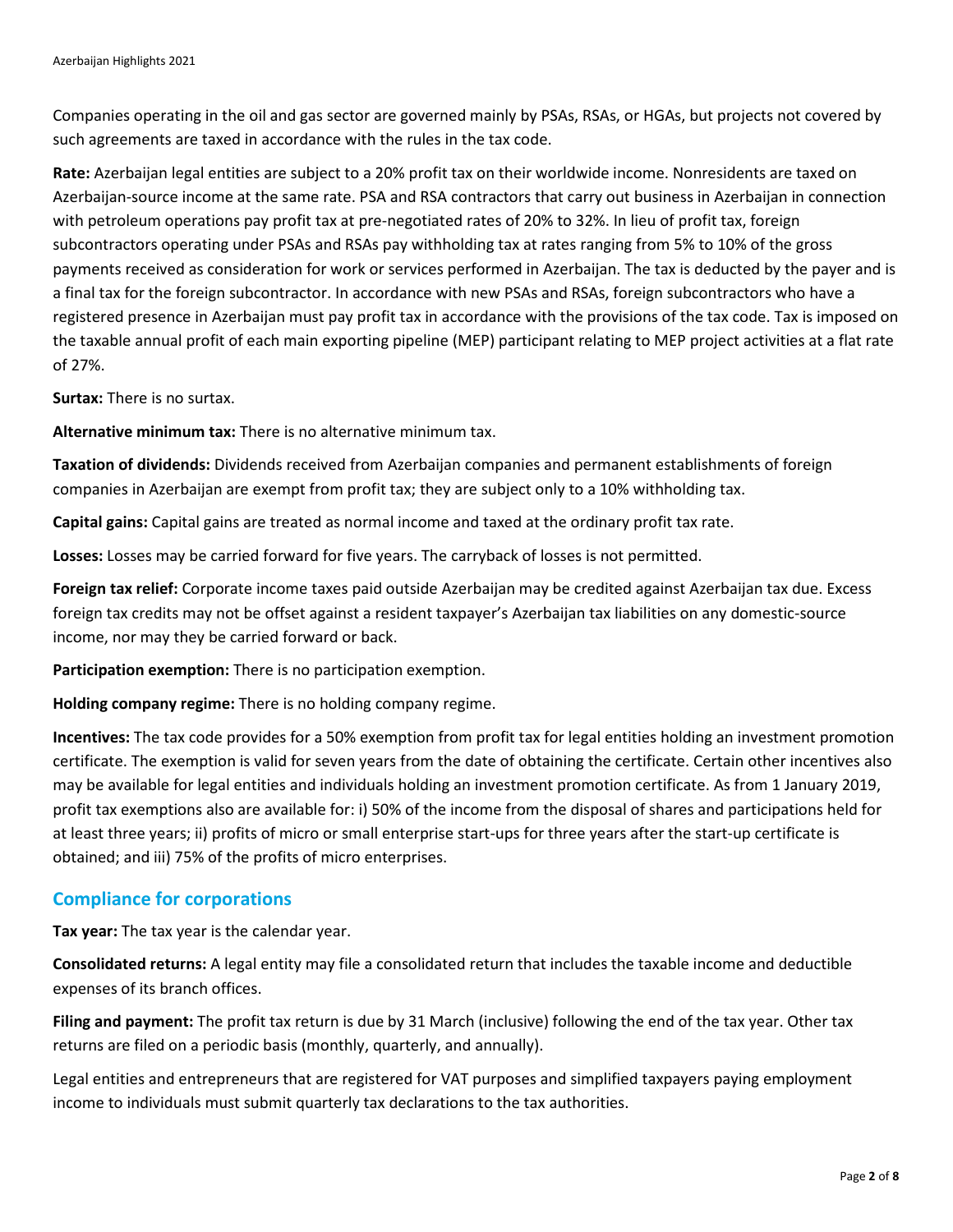**Penalties:** Penalties apply for late filing, failure to file, or tax avoidance or evasion.

**Rulings:** A taxpayer may apply for an advance tax ruling for each transaction (separately) exceeding a value of AZN 10 million.

# **Individual taxation**

| <b>Rates</b>                    |                 |                      |
|---------------------------------|-----------------|----------------------|
| Individual income tax rate      | Taxable income  | Rate                 |
| Oil and gas industry employment | Up to AZN 2,500 | 14%                  |
|                                 | Over AZN 2,500  | AZN 350 + 25% of     |
|                                 |                 | amount exceeding AZN |
|                                 |                 | 2,500                |
| Private sector employment       | Up to AZN 8,000 | 0%                   |
|                                 | Over AZN 8,000  | $AZN$ 350 + 14% of   |
|                                 |                 | amount exceeding AZN |
|                                 |                 | 8,000                |
| Individual entrepreneurs        | 20%             |                      |
| Capital gains tax rate          |                 | Same as above        |

**Residence:** Unless otherwise provided in an applicable tax treaty, individuals generally are considered to be tax resident if they are physically present in Azerbaijan for a period of more than 182 cumulative days in a calendar year (regardless of nationality).

**Basis:** Azerbaijan residents are subject to income tax on taxable income, which is defined as gross income received from all sources, regardless of where the income was earned or paid, less allowable deductions.

A 50% exemption from personal income tax is granted to individuals who hold an investment promotion certificate for seven years from the date of obtaining the certificate.

A 75% exemption is granted for income of entrepreneurs participating in micro enterprises, and income from innovative activities of entrepreneurs participating in micro or small enterprises is exempt from taxation for three years from the date a start-up certificate is obtained.

Nonresidents are subject to Azerbaijan income tax on Azerbaijan-source income.

**Taxable income:** Taxable income includes income from employment, income from entrepreneurial activities, and passive income. Certain income, such as property inherited from family members, alimony, etc., is exempt.

**Rates:** Rates are progressive up to 25%. Employment income of up to AZN 8,000 per month is exempt from personal income tax for seven years for private sector employees (other than those working in the oil and gas industry). The excess and any investment income are taxed at a rate of 14%. Individual entrepreneurs are taxed at a 20% rate.

**Capital gains:** Capital gains are treated as normal income and taxed at the ordinary personal tax rate.

**Deductions and allowances:** Expenses incurred by an entrepreneur may be deducted in computing taxable income.

**Foreign tax relief:** Individual income taxes paid outside Azerbaijan may be credited against Azerbaijan tax due. Excess foreign tax credits may not be offset against a resident taxpayer's Azerbaijan tax liabilities on any domestic-source income, nor may they be carried forward or back.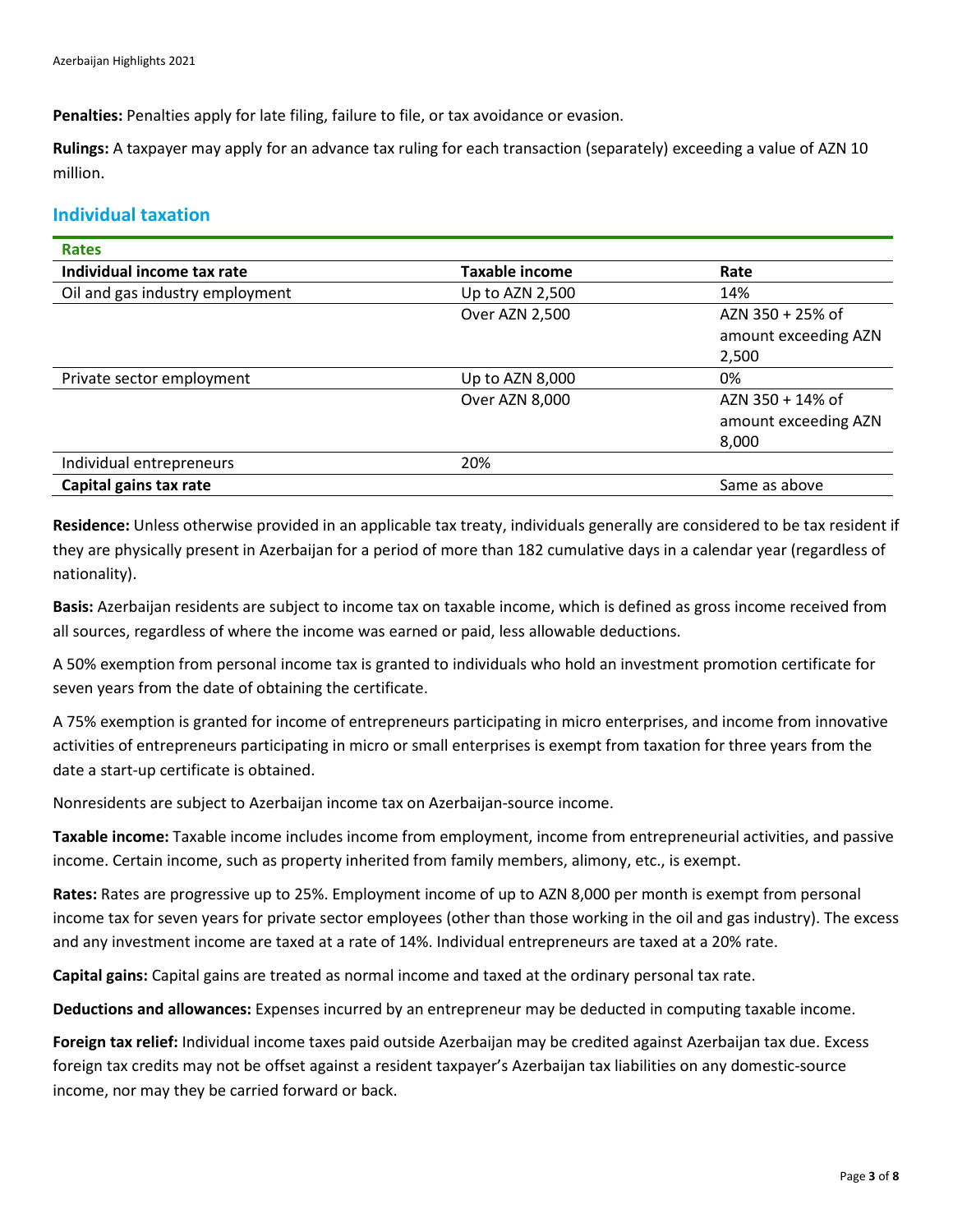# **Compliance for individuals**

**Tax year:** The tax year is the calendar year.

**Filing status:** Each taxpayer must file an individual tax return; joint returns are not permitted.

**Filing and payment:** Tax returns are due by 31 March following the tax year. However, a tax return for employment income withheld at source is filed by the employer on a quarterly basis by the 20th day of the month following the end of the reporting quarter. Payers of the simplified tax and VAT must submit the tax return on a quarterly basis by the 20th day of the month following the end of the reporting quarter. Personal income taxes, which generally are withheld by the employer, must be remitted to the state budget within 20 days of the following month.

**Penalties:** Penalties apply for late filing, failure to file, or tax avoidance or evasion.

**Rulings:** An individual entrepreneur may apply for an advance tax ruling for each transaction (separately) exceeding a value of AZN 10 million.

# **Withholding tax**

| <b>Rates</b>                       |                  |            |                     |                   |
|------------------------------------|------------------|------------|---------------------|-------------------|
| Type of payment                    | <b>Residents</b> |            | <b>Nonresidents</b> |                   |
|                                    | Company          | Individual | Company             | <b>Individual</b> |
| <b>Dividends</b>                   | 10%              | 10%        | 10%                 | 10%               |
| <b>Interest</b>                    | $10\%*$          | 10%*       | 10%                 | 10%               |
| <b>Royalties</b>                   | 0%               | 14%        | 14%                 | 14%               |
| <b>Fees for technical services</b> | 0%               | 0%         | 10%                 | 10%               |

\* Subject to certain rules and exemptions.

**Dividends:** Dividends paid to nonresidents are subject to a 10% withholding tax, unless the rate is reduced under a tax treaty. The same rate applies to residents.

**Interest:** Interest paid to nonresidents is subject to a 10% withholding tax, unless the rate is reduced under a tax treaty. The same rate applies to residents, subject to certain rules and exemptions.

**Royalties:** Royalties paid to nonresidents are subject to a 14% withholding tax, unless the rate is reduced under a tax treaty. The same rate applies to resident individuals. However, there is no withholding tax on royalties paid to resident companies.

**Fees for technical services:** Although Azerbaijan tax law does not specifically address technical service fees, such fees generally are subject to a 10% withholding tax for nonresidents. There is no withholding tax for technical service fees paid to residents.

**Branch remittance tax:** Net profits remitted to the foreign head office of a branch are subject to a 10% withholding tax.

**Other:** Direct or indirect payments made by Azerbaijan residents to persons registered in one of the countries and territories deemed to have low-tax regimes are subject to an additional withholding tax of 10%.

# **Anti-avoidance rules**

**Transfer pricing:** Transactions between related parties must be on arm's length terms. The tax authorities may adjust the contract price: i) in barter or import-export transactions; ii) in transactions between related persons (as defined in the tax code); iii) where the price deviates by 30% or more from transactions involving similar or identical goods, work or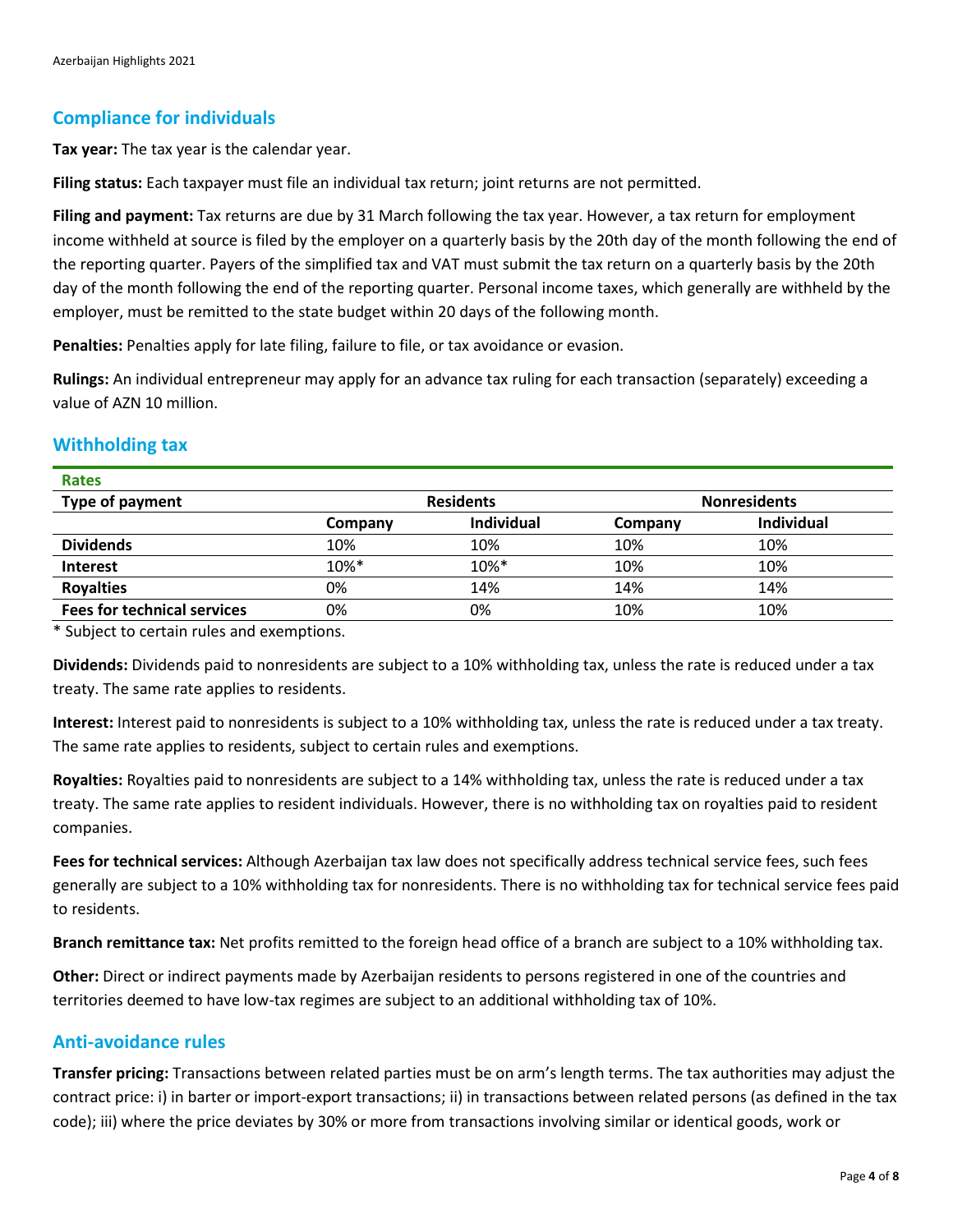services, taking into account conditions that would affect market price; iv) where the property is insured for a value exceeding its net book value; and v) where a monthly lease fee is paid for immovable property (other than housing).

Transfer pricing rules apply to cross-border controlled transactions with associated parties. Controlled transactions exceeding AZN 500,000 per counterparty per calendar year must be reported to the tax authorities by 31 March of the year following the reporting year.

Azerbaijani residents that are part of a multinational enterprise (MNE) with annual consolidated group revenue exceeding EUR 750 million are required to submit a report to the tax authorities for the purpose of ensuring automated information exchange with the competent authorities of countries with which Azerbaijan has signed international agreements.

**Interest deduction limitations:** Thin capitalization rules are introduced as from 1 January 2019 where the foreign borrowing of a company is at least twice its net asset value (the foreign leverage ratio). The interest paid attributable to the portion of the debt exceeding the ratio is not tax-deductible.

**Controlled foreign companies:** An Azerbaijan resident that holds, directly or indirectly, more than 20% of the charter capital or voting shares of a foreign legal entity that receives income from a low-tax jurisdiction must include its proportionate share of that foreign entity's income in its taxable income. A foreign jurisdiction is considered a low-tax jurisdiction if the tax rate is 50% or less than the rate in Azerbaijan, or if the country has laws on the confidentiality of information about companies, or laws that allow secrecy of financial information or information on the actual owner of property or income (property) recipient.

**Hybrids:** There are no rules regarding hybrids.

**Economic substance requirements:** There are no economic substance requirements.

**Disclosure requirements:** See "Transfer pricing," above.

**Exit tax:** There is no exit tax.

#### **Value added tax**

| <b>Rates</b>         |     |
|----------------------|-----|
| <b>Standard rate</b> | 18% |
| <b>Reduced rate</b>  | 0%  |

**Taxable transactions:** VAT in Azerbaijan is similar to that in most European VAT systems, with tax levied on the supply of most goods and services and on the import of goods. VAT payers are entitled to recover the amount of VAT paid on purchases (input VAT) that exceeds the VAT received from their taxable supplies (output VAT).

**Rates:** The standard VAT rate is 18%, although some transactions are exempt (e.g., financial services) or zero-rated.

**Registration:** Taxpayers must register for VAT purposes if turnover in a consecutive 12-month period exceeds AZN 200,000. If the total value of one transaction or contract exceeds AZN 200,000, the taxpayer must register for VAT purposes before commencing activities. The tax code also permits voluntary registration for VAT purposes. Where services are provided by nonresident entities that are not registered for VAT purposes in Azerbaijan, the local entity must self-assess a reverse-charge VAT and remit the tax to the state budget.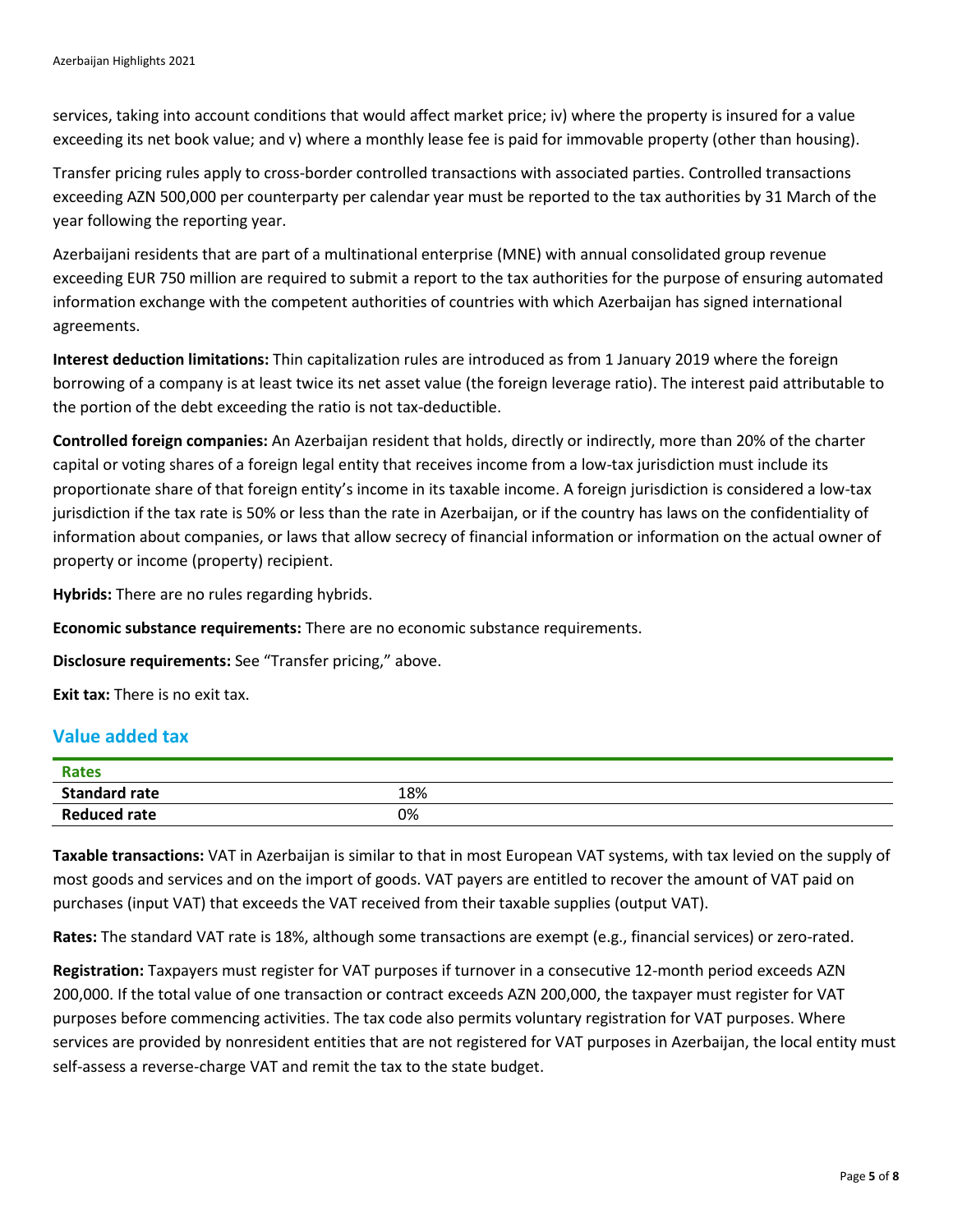**Filing and payment:** VAT must be reported on a calendar-month basis. VAT payers are required to submit VAT returns no later than the 20th day of the month following the reporting month and must calculate the VAT due to the state budget by reducing their output VAT liability by any input VAT credit.

#### **Other taxes on corporations and individuals**

Unless otherwise stated, the taxes in this section apply to both companies and individuals.

**Social security contributions:** Both employers and employees are required to make social insurance contributions. Such contributions for employed individuals are withheld by the employer; self-employed individuals must register and pay their own contributions.

Employer portion: For a seven-year period as from 1 January 2019, the social insurance contribution rates payable by employers on behalf of private sector employees (other than those working in the oil and gas industry) are 3% on the first AZN 200 of gross salary and 10% on the excess.

Employee portion: For a seven-year period as from 1 January 2019, the social insurance contribution rates payable by private sector employees (other than those working in the oil and gas industry) are 22% on the first AZN 200 of gross salary and 15% on the excess.

Foreign nationals working under PSAs, RSAs, and HGAs are exempt from social insurance contributions.

**Payroll tax:** A 1% unemployment insurance contribution is payable, 0.5% paid by the employer on the gross payroll and 0.5% withheld by the employer from the gross salary of the employee.

Medical insurance is mandatory as from 1 January 2020. Employers and employees are required to make monthly medical insurance contributions as from 1 April 2020, calculated based on the employment income of the insured employees at the following rates:

| <b>Rates</b>         |                       |                         |                             |
|----------------------|-----------------------|-------------------------|-----------------------------|
| <b>CMIC rates</b>    | <b>Monthly income</b> | <b>Employer portion</b> | <b>Employee portion</b>     |
| Oil and gas industry | Up to AZN 8,000       | 2%                      | 2%                          |
|                      | Over AZN 8,000        | AZN $160 + 0.5%$ of     | AZN $160 + 0.5%$ of amount  |
|                      |                       | amount exceeding AZN    | exceeding AZN 8,000         |
|                      |                       | 8,000                   |                             |
| Private sector       | Up to AZN 8,000       | $1\%$ <sup>*</sup>      | $1\%*$                      |
|                      | Over AZN 8,000        | AZN $80^*$ + 0.5% of    | AZN $80^*$ + 0.5% of amount |
|                      |                       | amount exceeding AZN    | exceeding AZN 8,000         |
|                      |                       | 8,000                   |                             |

\* Reduced rate effective through the end of 2021; as from 1 January 2021, the rate will be the same as in the oil and gas industry.

Foreign nationals working under PSAs, RSAs, and HGAs are exempt from the medical insurance contributions.

**Capital duty:** There is no capital duty.

**Real property tax:** An annual land tax is levied on the owners and users of land (whether or not resident), with the amount of tax depending on the location and use of the land.

Legal entities holding an investment promotion certificate are exempt from land tax for seven years from the date of obtaining the certificate.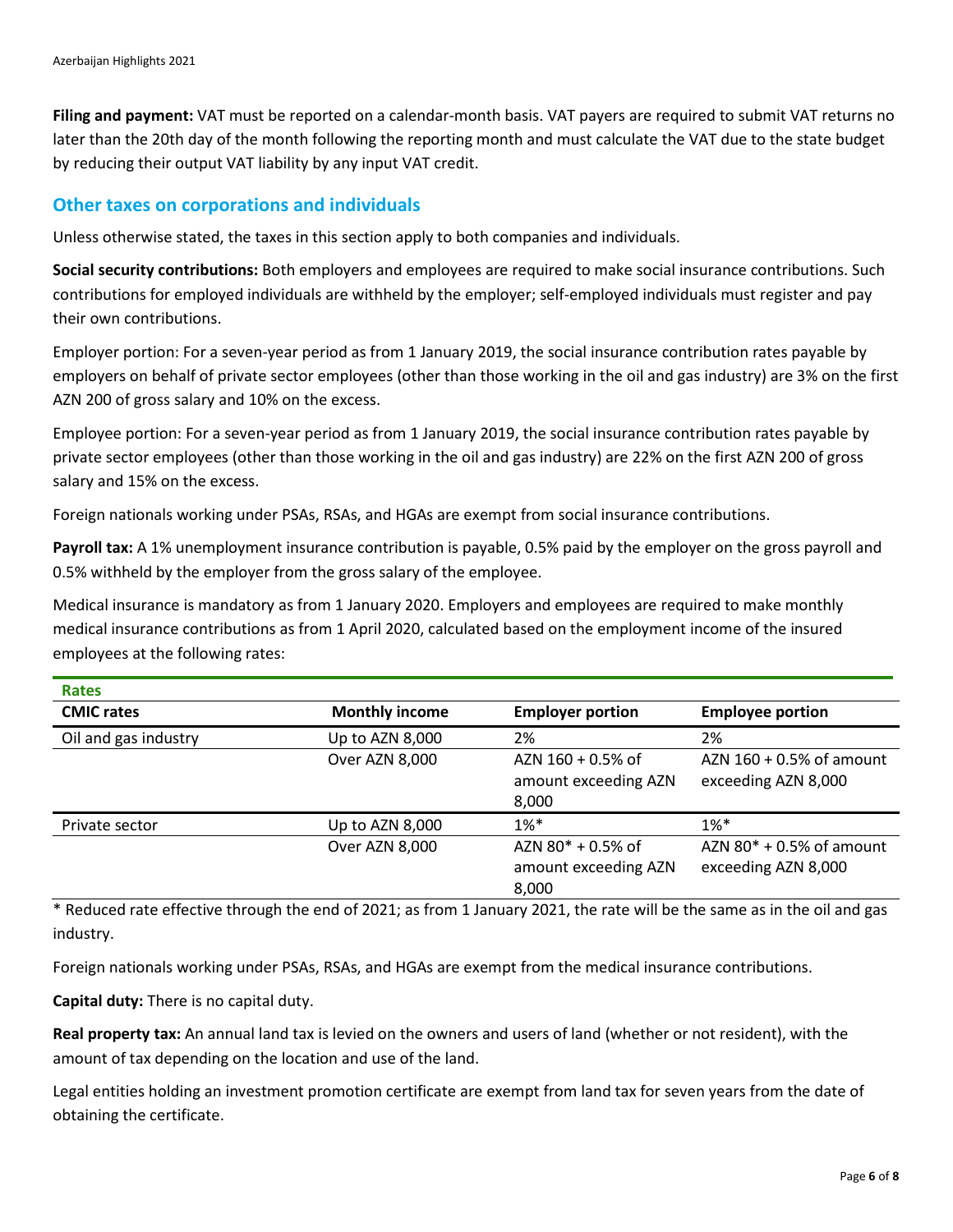**Transfer tax:** There is no transfer tax.

**Stamp duty:** There is no stamp duty.

**Net wealth/worth tax:** There is no net wealth tax or net worth tax.

**Inheritance/estate tax:** There is no inheritance tax or estate tax.

**Other:** An assets tax is levied on owners of fixed assets, with some exceptions. For individuals, the rate depends on the type of asset.

A seven-year exemption from assets tax on relevant fixed assets is granted for: i) legal entities (from the date an investment promotion certificate is obtained); and ii) small and medium-sized enterprises (SMEs) that are part of a SME cluster (from the date of registration). An exemption from asset tax also applies to legal entities and individual entrepreneurs participating in micro enterprises for fixed assets with a residual value at the beginning of the year of up to AZN 1 million.

Individuals holding an investment promotion certificate are exempt from assets tax for relevant fixed assets for seven years from the date the certificate is obtained.

Legal entities and individuals engaged in entrepreneurial activities with taxable supplies up to AZN 200,000 in any consecutive 12-month period and that are not registered as VAT payers may pay a simplified tax. The simplified tax is 2% of gross revenue.

Individual entrepreneurs that pay the simplified tax are exempt from profit tax, VAT, assets tax, and personal income tax.

**Tax treaties:** Azerbaijan has signed 54 tax treaties, 47 of which are effective. Azerbaijan has not signed the OECD multilateral instrument (MLI).

**Tax authorities:** State Tax Service under the Ministry of Economics

Contact us:

#### **Nuran Kerimov**

Email: [nkerimov@deloitte.az](mailto:nkerimov@deloitte.az)